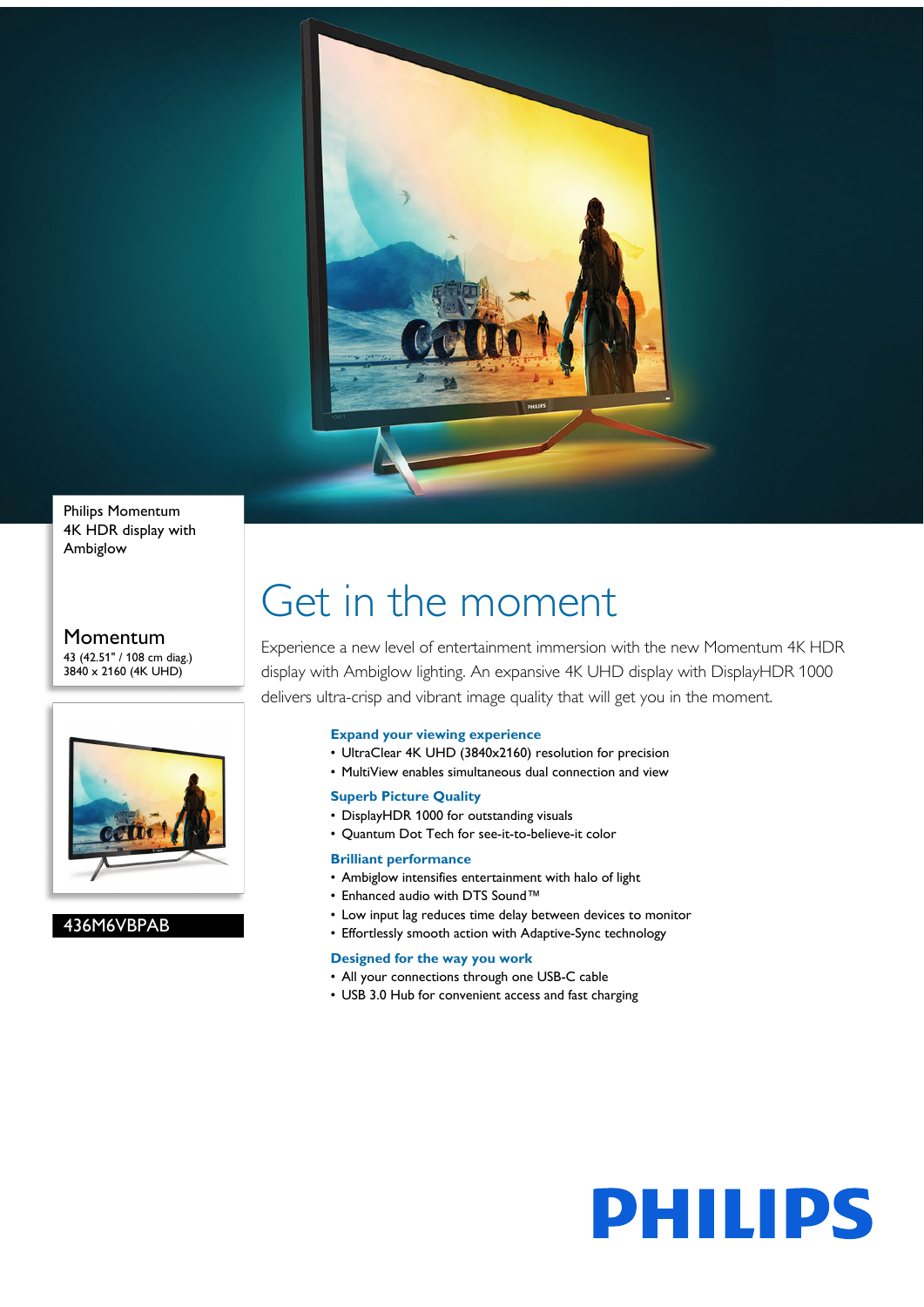#### **UltraClear 4K UHD Resolution**



These Philips displays utilize high performance panels to deliver UltraClear, 4K UHD (3840 x 2160) resolution images. Whether you are demanding professional requiring extremely detailed images for CAD solutions, using 3D graphics applications or a financial wizard working on huge spreadsheets, Philips displays will make your images and graphics come alive.

#### **MultiView technology**

With the ultra-high resolution Philips MultiView display you can now experience a world of connectivity. MultiView enables active dual connect and view so that you can work with multiple devices like a PC and notebook simultaneously, for complex multi-tasking.

#### **DisplayHDR 1000**



VESA-certified DisplayHDR 1000 delivers a dramatically different visual experience. Unlike, other 'HDR compatible' screens, true DisplayHDR 1000 produces astonishing brightness, contrast and colors. With the help of local dimming and super high peak brightness up-to 1000 nits, images come to life with advanced highlights featuring deeper, more nuanced blacks. It renders a fuller palette of rich new colors, delivering a visual experience that engages your senses.

#### **Quantum Dot color**



Quantum Dot Technology is an innovative semiconductor nanocrystal technology that precisely emits light to produce bluer blues, greener greens and redder reds. LCD monitors with Quantum Dot color produce a more dynamic range of colors and show the true natural palette of colors in the picture. The result - vibrant, dynamic, you-gotta-see-itto-believe-it color.

#### **Ambiglow Technology**



Ambiglow adds a new dimension to your viewing experience. The innovative Ambiglow technology enlarges the screen by creating an immersive halo of light. Its fast processor analyses the incoming image content and continuously adapts the color and brightness of the emitted light to match the image. User friendly options allow you to adjust the ambiance to your liking. Especially suited for watching movies, sports or playing games, Philips Ambiglow offers you a unique and immersive viewing experience.

#### **DTS Sound™**

436M6VBPAB/75



DTS Sound is an audio processing solution designed to optimize the playback of music, movies, streaming and games on the PC regardless of form factors. DTS Sound enables an immersive virtual surround sound experience, complete with rich bass and dialog enhancement and maximized volume levels free of any clipping or distortion.

#### **Low Input Lag**



Input lag is the amount of time that elapses between performing an action with connected devices and seeing the result on screen. Low input lag reduces the time delay between entering a command from your devices to monitor, greatly improve on playing twitchsensitive video games, particularly important to whom plays fast-paced, competitive games.

#### **Adaptive-Sync technology**



Gaming shouldn't be a choice between choppy gameplay or broken frames. Get fluid, artifactfree performance at virtually any framerate with Adaptive-Sync technology, smooth quick refresh and ultra-fast response time.















USB-C